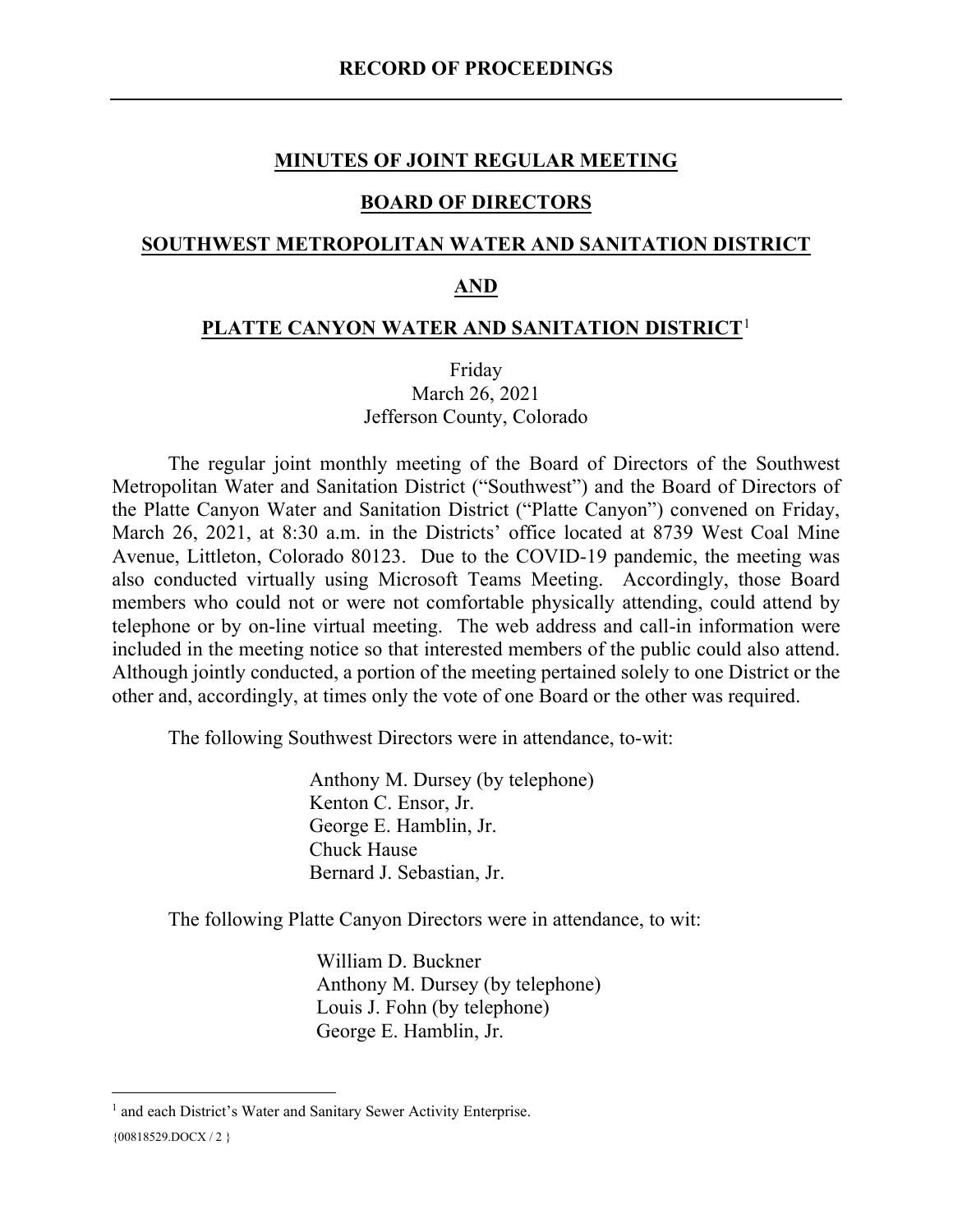The following Platte Canyon staff members were physically in attendance in the boardroom: Patrick J. Fitzgerald, manager and Cynthia Lane, assistant manager.

The following Platte Canyon staff members attended virtually, although they were physically present in their office: Vanessa Shipley, financial administrator; Scott Hand, operations supervisor; Tony Cocozzella, construction program manager; Alyssa Quinn, business program specialist coordinator; and Bridgett Butterfield, communications and administrative services coordinator.<sup>[2](#page-1-0)</sup>

Also, in attendance virtually were: Ben Stanford from Hazen & Sawyer; and Timothy J. Flynn, from Collins Cockrel & Cole, P.C., legal counsel for both Districts; and Mark Swatek, a resident of the Bow Mar South Subdivision and candidate for the vacant Platte Canyon Board of Directors' position, who arrived following the joint Executive Session held during the joint meeting Information Discussion Items portion of the meeting.

#### **CALL TO ORDER**

The meeting was called to order by Platte Canyon President, George E. Hamblin, Jr., who presided as Chair.

#### **APPROVAL OF SOUTHWEST AGENDA**

Following a brief discussion, a motion was made by Southwest Director Sebastian and seconded by Southwest Director Hause to approve, as presented, the Southwest agenda. The Chair called for a vote of the Southwest Board, and the vote was as follows:

| Anthony M. Dursey         | Aye |
|---------------------------|-----|
| Kenton C. Ensor, Jr.      | Aye |
| George E. Hamblin, Jr.    | Aye |
| <b>Chuck Hause</b>        | Aye |
| Bernard J. Sebastian, Jr. | Aye |

#### **SOUTHWEST CONSENT AGENDA**

Following a brief discussion, a motion was made by Southwest Director Sebastian and seconded by Southwest Director Hause to approve Southwest Consent Agenda Item No. 1 and to accept Consent Agenda Item No. 2, as set forth below by a single motion:

**2. Ratification of Interim Disbursements and Approval of Current Payables.** Southwest payables and supplemental disbursements for the month of March 2021, in the aggregate amount of \$214,302.01, represented by Southwest check

<span id="page-1-0"></span><sup>&</sup>lt;sup>2</sup> Southwest has no employees. The above-named personnel are Platte Canyon employees who, pursuant to contract with Platte Canyon, provide management, operation and maintenance services for Southwest.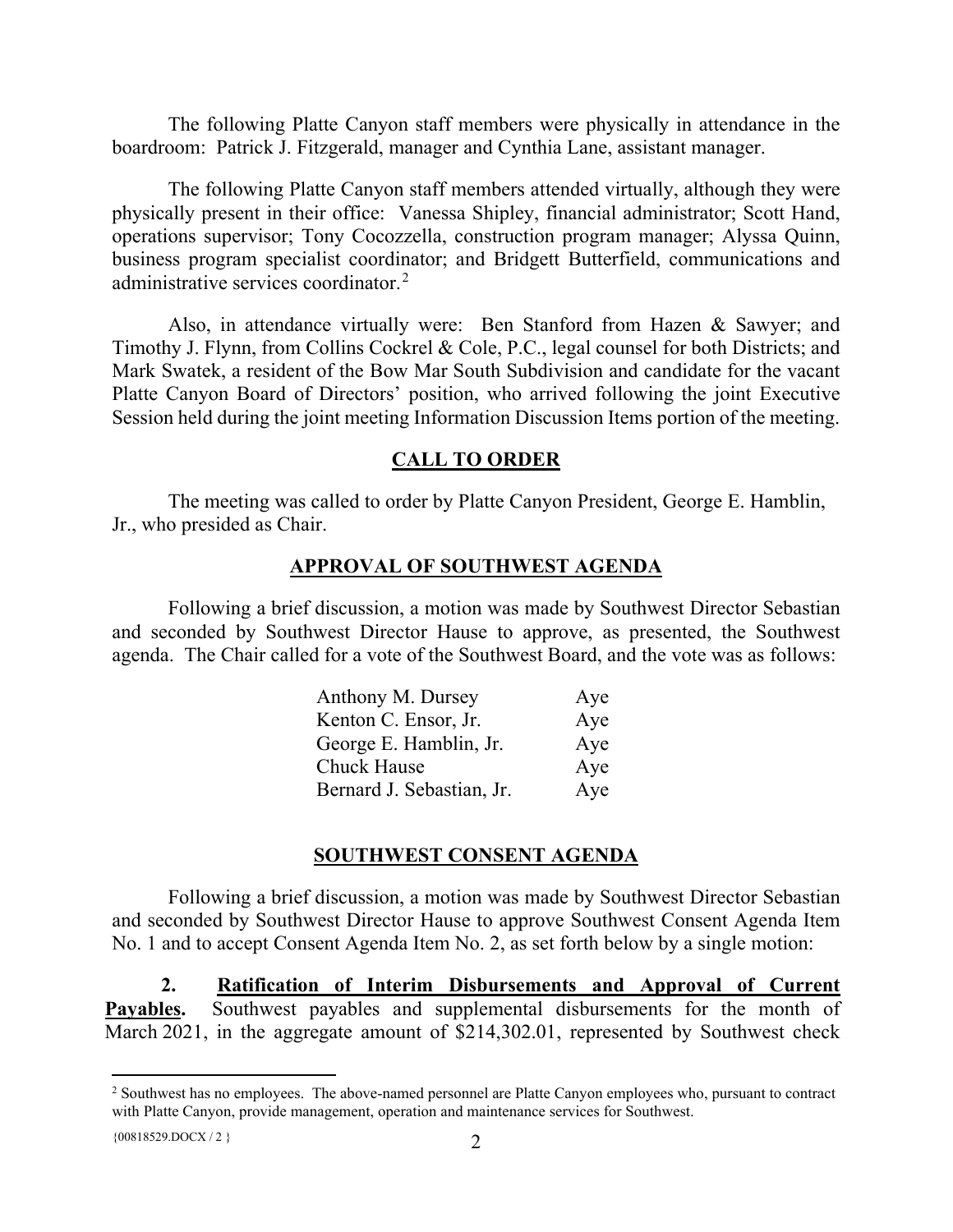nos. 20170 thru 20198, inclusive, including any checks written by the manager pursuant to prior Board authorization for less than \$2,500, as well as various electronic fund payments for utility and other authorized electronic payment vendors.

**3. Southwest Investment/Deposit Transaction Report**. During the month of February 2021, Southwest did not purchase any treasury notes or agency securities, nor did any agency securities or treasury note mature or redeem. In addition, Southwest did not roll over or renew any certificates of deposit.

The Chair called for a vote of the Southwest Board, and the vote was as follows:

| Anthony M. Dursey      | Aye |
|------------------------|-----|
| Kenton C. Ensor, Jr.   | Aye |
| George E. Hamblin, Jr. | Aye |
| Chuck Hause            | Aye |
| Bernard J. Sebastian   | Aye |

## **SOUTHWEST ACTION ITEMS**

**1. Approval of Construction Contract with C&L Water Solutions, Inc. for 2021 Capital Improvements Project**. Tony Cocozzella reviewed the bids received for the Southwest 2021 Water Main Replacement Project, which consists of replacing 300 linear feet of 12" cast iron pipe with the same diameter PVC pipe in South Holland Way from South Garland Street to South Garland Court. A portion of the project includes re-routing a 12" PVC water main around an existing box culvert and abandoning the existing 12" cast iron pipe under the culvert. Two bids were received; one from Levi Contractors, Inc., in the amount of \$198,665 and one from C&L Water Solutions, Inc. in the amount of \$160,168. Following a brief discussion and based upon staff's recommendation, a motion was made by Southwest Director Dursey and seconded by Southwest Director Hause to award the contract to C&L Water Solutions, Inc., and to authorize the District's president or other officer to execute the Notice of Award and the construction contract documents when they become available. The Chair called for a vote of the Southwest Board, and the vote was as follows:

| Anthony M. Dursey         | Aye |
|---------------------------|-----|
| Kenton C. Ensor, Jr.      | Aye |
| George E. Hamblin, Jr.    | Aye |
| <b>Chuck Hause</b>        | Aye |
| Bernard J. Sebastian, Jr. | Aye |

**2. Acceptance of 2020 Audit**. Vanessa Shipley reviewed Southwest's 2020 Audit Report prepared by Schilling  $\&$  Company, Inc. She noted that there were no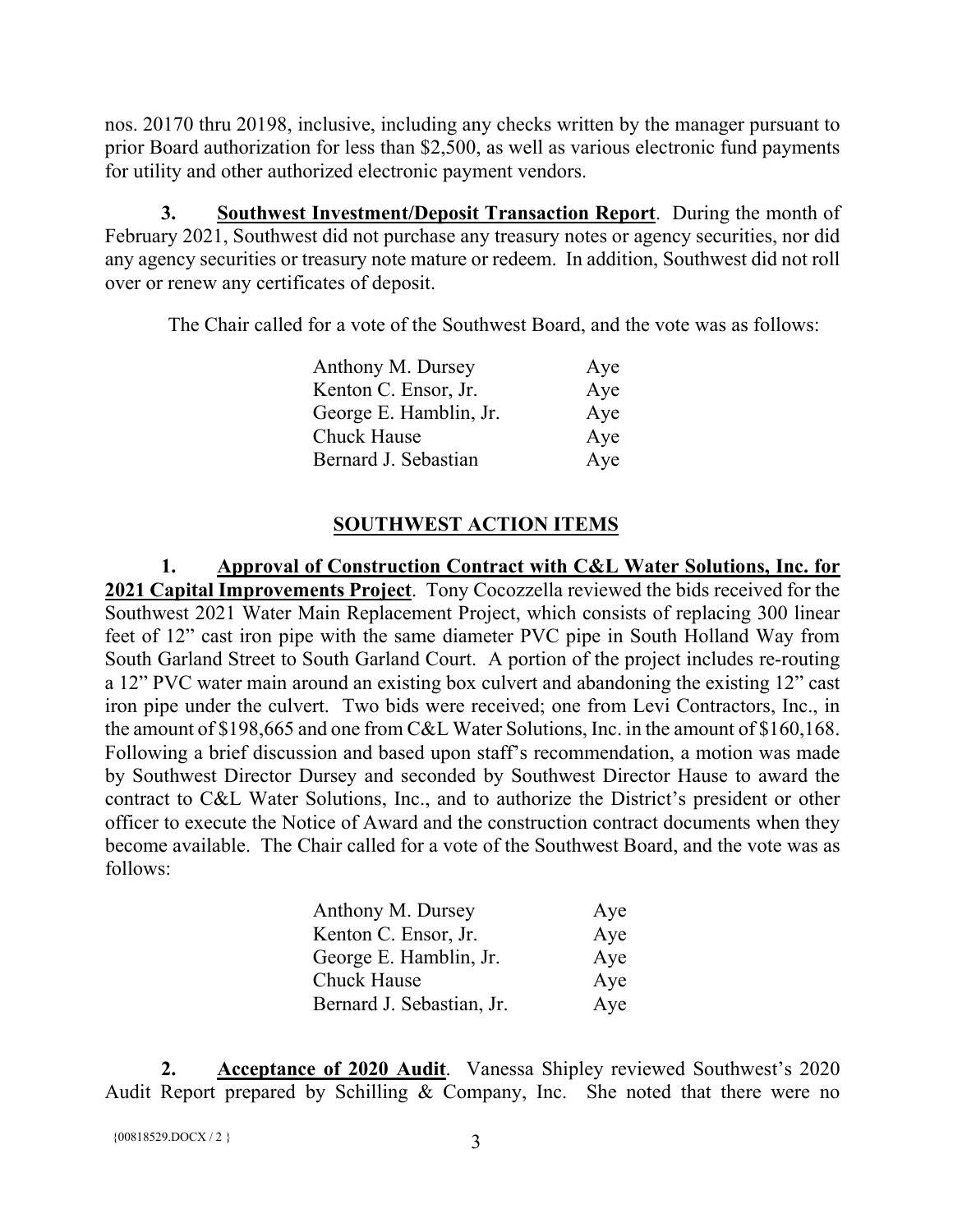adjustments to Southwest's financial statements made or suggested by the auditors and there were no new accounting standards that needed to be incorporated into the audit.

The auditor's opinion is unmodified, meaning that in the opinion of Schilling  $\&$ Company, Inc., Southwest's financial statements for 2020 present fairly, in all material respects, the financial position of Southwest, as of December 31, 2020 and 2019, and the changes in its financial position and cash flows thereof, for the years then ended in accordance with accounting principles generally accepted in the United States of America.

Following a brief discussion, a motion was made by Southwest Director Sebastian and seconded by Southwest Director Ensor to accept the Southwest 2020 Audit and authorize its filing with the State Auditor's Office. The Chair called for a vote of the Southwest Board, and the vote was as follows:

| Anthony M. Dursey         | Aye |
|---------------------------|-----|
| Kenton C. Ensor, Jr.      | Aye |
| George E. Hamblin, Jr.    | Aye |
| <b>Chuck Hause</b>        | Aye |
| Bernard J. Sebastian, Jr. | Aye |

### **SOUTHWEST INFORMATION/DISCUSSION ITEMS**

There were no information or discussion items to come before the Southwest Board.

### **SOUTHWEST NEW BUSINESS**

There was no new business to come before the Southwest Board.

### **JOINT PARTICIPATION PORTION OF THE MEETING**

Platte Canyon President, George E. Hamblin, Jr., continued to act as Chair of the joint participation portion of the meeting.

## **APPROVAL OF JOINT MEETING AGENDA**

Following a brief discussion, a motion was made by Platte Canyon Director Buckner and seconded by Southwest Director Hause to approve the joint meeting agenda, as presented. The Chair called for a vote of the Southwest Board, and the vote was as follows: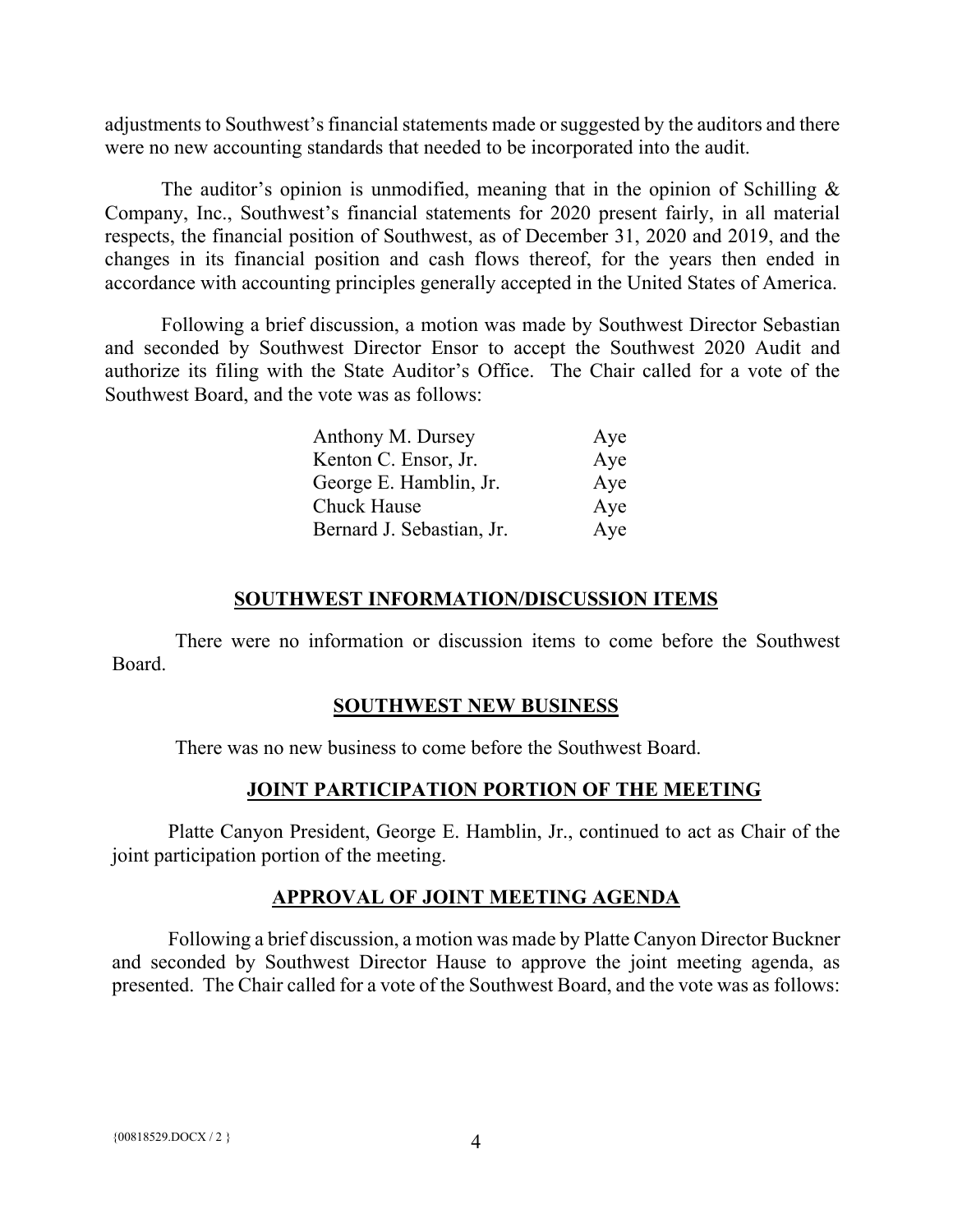| Anthony M. Dursey         | Aye |
|---------------------------|-----|
| Kenton C. Ensor, Jr.      | Aye |
| George E. Hamblin, Jr.    | Aye |
| Chuck Hause               | Aye |
| Bernard J. Sebastian, Jr. | Aye |

The Chair then called for a vote of the Platte Canyon Board, and the vote was as follows:

| William Buckner        | Aye |
|------------------------|-----|
| Anthony M. Dursey      | Aye |
| Louis J. Fohn          | Aye |
| George E. Hamblin, Jr. | Aye |

#### **JOINT MEETING CONSENT AGENDA**

**1. Approval of the Minutes of the Boards' February 26, 2021 Joint Regular Meeting.** Following a brief discussion, a motion was made by Southwest Director Hause and seconded by Southwest Director Sebastian to approve, as written, the minutes of the Boards' February 26, 2021 joint regular meeting. The Chair called for a vote of the Southwest Board, and the vote was as follows:

| Anthony M. Dursey         | Aye |
|---------------------------|-----|
| Kenton C. Ensor, Jr.      | Aye |
| George E. Hamblin, Jr.    | Aye |
| <b>Chuck Hause</b>        | Aye |
| Bernard J. Sebastian, Jr. | Aye |

The Chair then called for a vote of the Platte Canyon Board, and the vote was as follows:

| William Buckner        | Aye |
|------------------------|-----|
| Anthony M. Dursey      | Aye |
| Louis J. Fohn          | Aye |
| George E. Hamblin, Jr. | Aye |

The approved minutes of the Board's February 26, 2021 joint regular meeting will be presented to the members of each Board for signature as soon as practical, as further evidence of ratification, confirmation and approval.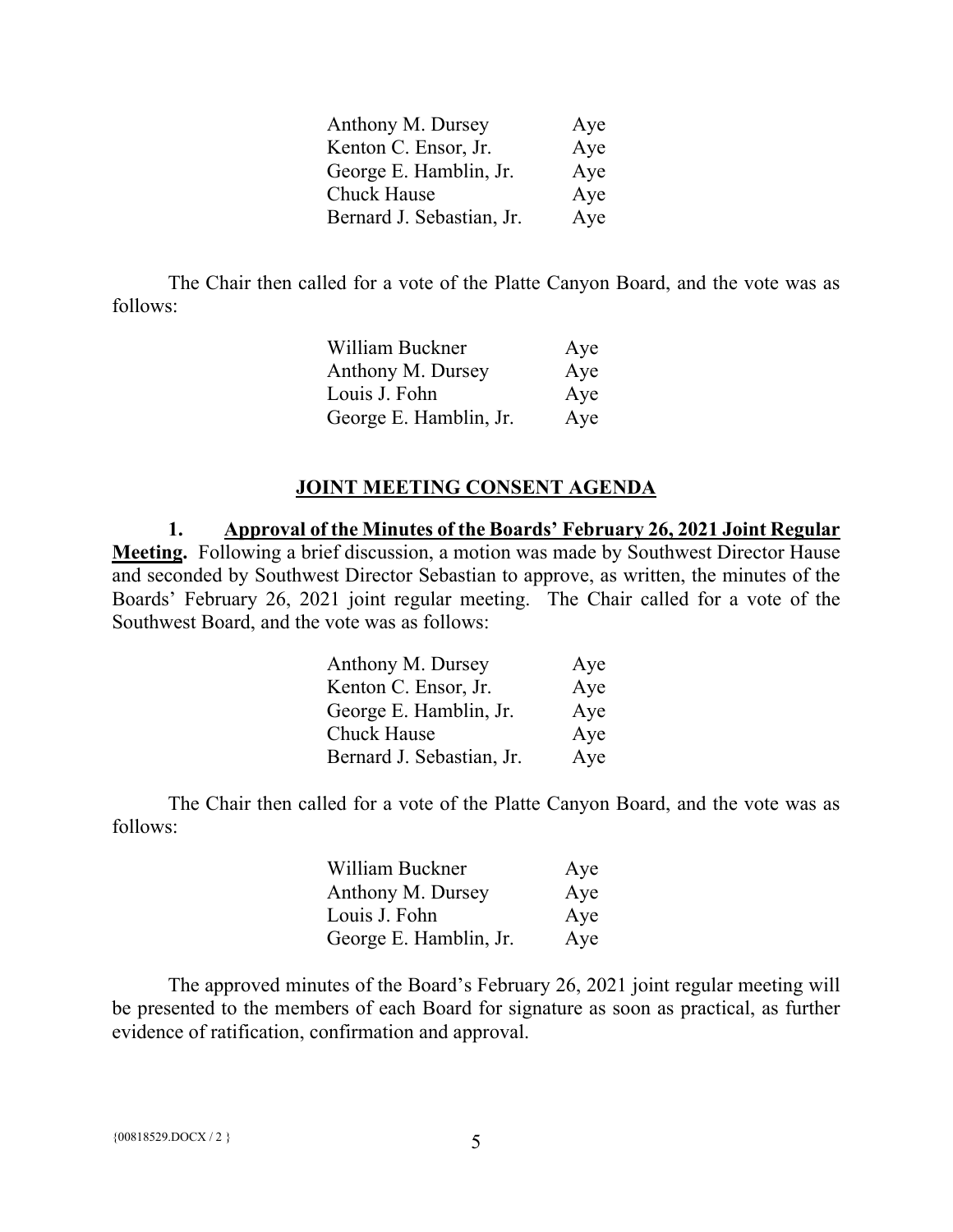## **JOINT MEETING ACTION ITEMS**

There were no action items to come before this joint regular meeting.

### **EXECUTIVE SESSION**

A motion was made by Southwest Director Hause and seconded by Southwest Director Sebastian that both Boards go into Executive Session pursuant to Section 24-6- 402(4)(d) C.R.S. to receive a report from Ben Stanford concerning the Risk & Resiliency Analysis that Hazen & Associates is performing for Southwest and Platte Canyon in accordance with the requirements of the America's Water Infrastructure Act of 2018. The Chair called for a vote of the Southwest Board, and the vote was as follows:

| Anthony M. Dursey         | Aye |
|---------------------------|-----|
| Kenton C. Ensor, Jr.      | Aye |
| George E. Hamblin, Jr.    | Aye |
| <b>Chuck Hause</b>        | Aye |
| Bernard J. Sebastian, Jr. | Aye |

The Chair then called for a vote of the Platte Canyon Board, and the vote was as follows:

| William Buckner        | Aye |
|------------------------|-----|
| Anthony M. Dursey      | Aye |
| Louis J. Fohn          | Aye |
| George E. Hamblin, Jr. | Aye |

Whereupon both Boards entered into Executive Session at approximately 9:00 a.m. for the purposes set forth above. The Executive Session was recorded as required by law. Those present during the Executive Session were the members of both Boards, Southwest manager, assistant manager, Timothy J. Flynn, legal counsel, and Ben Stanford from Hazen & Associates, Inc.

At approximately 9:45 a.m., the Boards returned to open public meeting. At the conclusion of the Executive Session, staff was given instructions to continue to work with Hazen & Associates on any follow-up matters that were identified as part of the Risk & Resiliency Analysis.

## **PLATTE CANYON INFORMATION DISCUSSION ITEM**

**1. Interview for Platte Canyon Board Vacancy**. Mark Swatek, a resident of the Bow Mar South Subdivision and candidate for the Platte Canyon Board vacancy, entered the Board room. He provided both Boards with general background as to his business experience and with experience with non-profit and other entities.

```
\{00818529.DOCX / 2\} 6
```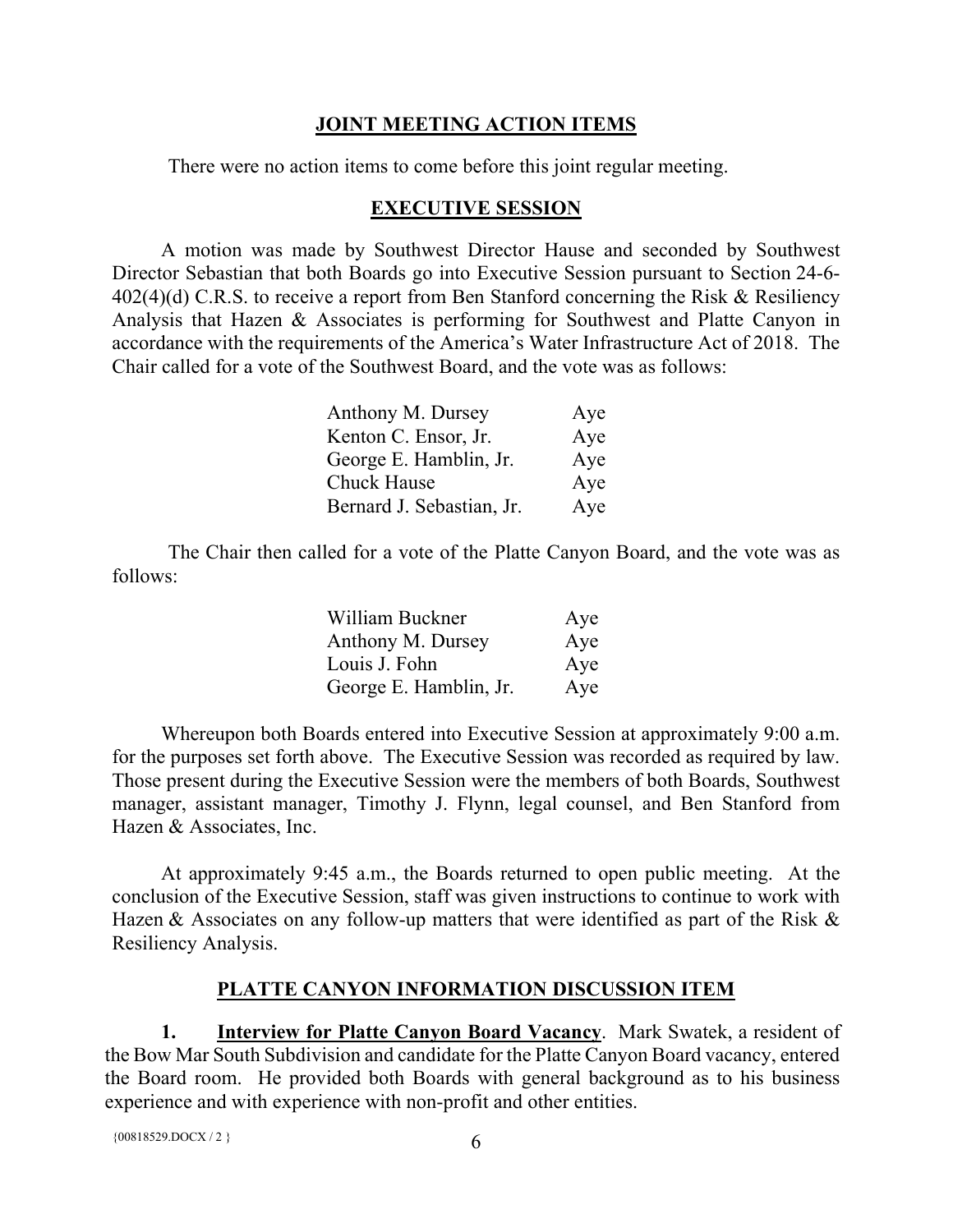Following Mr. Swatek's statement, the Board and Mr. Swatek engaged in a general discussion and question and answer session. At the conclusion of that discussion, a motion to appoint Mark Swatek to the Platte Canyon Board was made by Platte Canyon Director Buckner and seconded by Platte Canyon Director Fohn. The Chair called for a vote of the Platte Canyon Board, and the vote was as follows:

| William Buckner        | Aye |
|------------------------|-----|
| Anthony M. Dursey      | Aye |
| Louis J. Fohn          | Aye |
| George E. Hamblin, Jr. | Aye |

Legal counsel was instructed to prepare an oath of office and forward it to Mr. Swatek for execution. A copy of the most recent Board member manual will also be provided to Mr. Swatek. Mr. Swatek remained for the balance of the meeting.

#### **JOINT MEETING INFORMATION/DISCUSSION ITEMS**

#### **1. Financial Matters**.

**(a) Platte Canyon Financial Statements**. The following unaudited Platte Canyon financial statements, prepared by Vanessa Shipley, for the two-month period ending February 28, 2021, were presented to the Boards:

(i) Statement of Net Assets, dated February 28, 2021, showing Platte Canyon's Assets, Liabilities, and Net Assets;

(ii) Statement of Revenue, Expenses and Changes in Net Assets for the two-month period ending February 28, 2021;

(iii) Schedule of Revenue and Expenditures – Budget  $\&$  Actual CM/YTD Actuals Compared to Annual Budget for the two-month period ending February 28, 2021; and

(iv) Schedule of Revenue and Expenditures – Budget & Actual CM/YTD Actuals Compared to CM/YTD Budget for the two-month period ending February 28, 2021.

Vanessa Shipley reviewed the year-to-date financial statements, noting any significant variances that she felt should be pointed out to the Board. She explained the reason for the variance noting that in many instances the variances were caused by timing issues that over time would result in the variance being eliminated.

At the conclusion of Vanessa Shipley's review of the Platte Canyon financial statements, a motion was made by Platte Canyon Director Buckner and seconded by Platte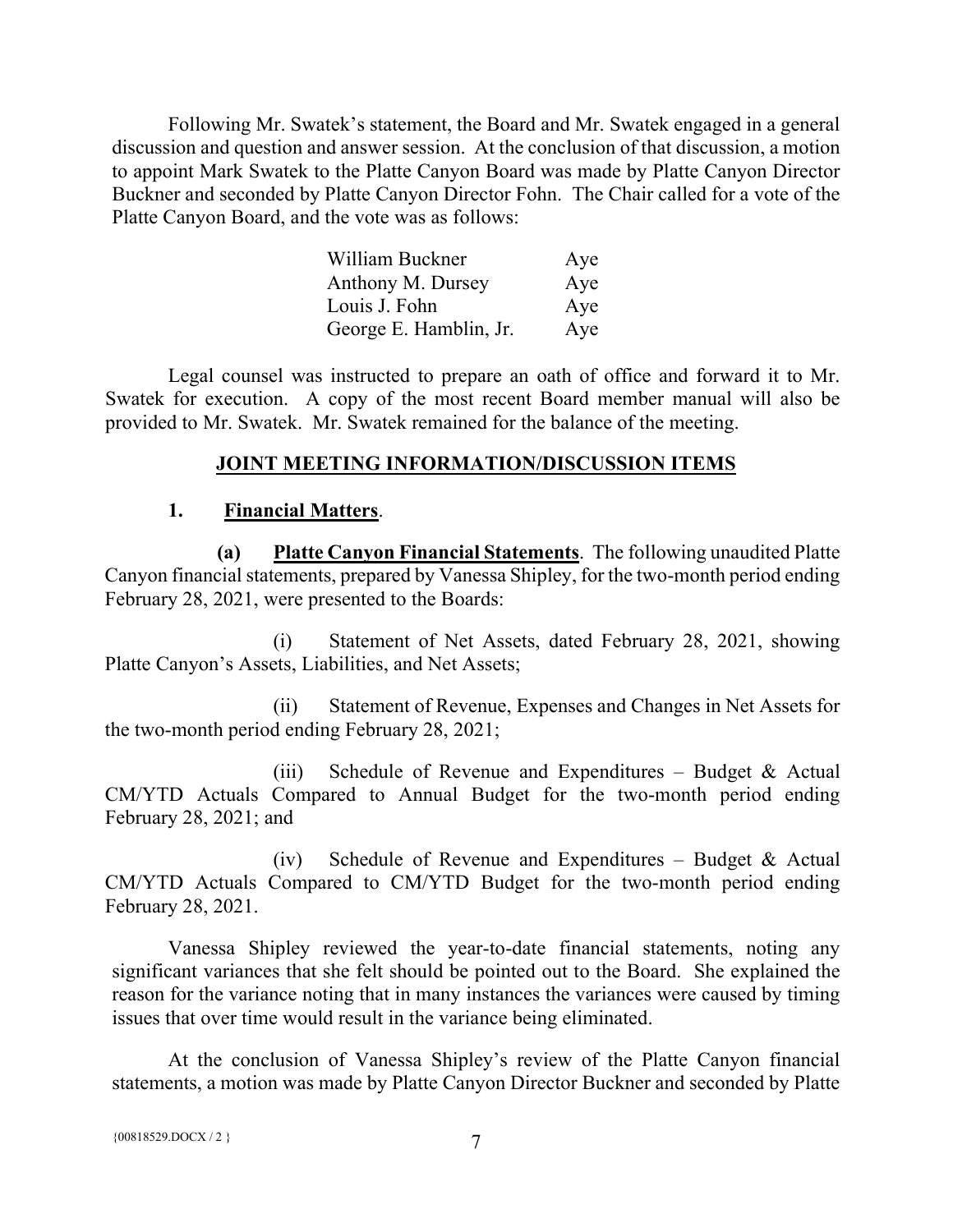Canyon Director Fohn to accept the Platte Canyon financial statements, as presented. The Chair called for a vote of the Platte Canyon Board, and the vote was as follows:

| William Buckner        | Aye |
|------------------------|-----|
| Anthony M. Dursey      | Aye |
| Louis J. Fohn          | Aye |
| George E. Hamblin, Jr. | Aye |

**(b) Southwest Financial Statements**. The following unaudited Southwest financial statements, prepared by Vanessa Shipley for the two-month period ending February 28, 2021, were presented to the Boards:

(i) Statement of Net Assets, dated February 28, 2021, showing Southwest's Assets, Liabilities, and Net Assets;

(ii) Statement of Revenue, Expenses and Changes in Net Assets for the two-month period ending February 28, 2021;

(iii) Schedule of Revenue and Expenditures – Budget  $\&$  Actual CM/YTD Actuals Compared to Annual Budget for the two-month period ending February 28, 2021; and

(iv) Schedule of Revenue and Expenditures – Budget & Actual CM/YTD Actuals Compared to CM/YTD Budget for the two-month period ending February 28, 2021.

Vanessa Shipley reviewed the year-to-date financial statements, noting any important variances and adjustments that she felt were necessary to bring to the Board's attention.

At the conclusion of Vanessa Shipley's review of the Southwest financial statements, a motion was made by Southwest Director Hause and seconded by Southwest Director Sebastian to accept the Southwest financial statements, as presented. The Chair called for a vote of the Southwest Board, and the vote was as follows:

| Anthony M. Dursey         | Aye |
|---------------------------|-----|
| Kenton C. Ensor, Jr.      | Aye |
| George E. Hamblin, Jr.    | Aye |
| <b>Chuck Hause</b>        | Aye |
| Bernard J. Sebastian, Jr. | Aye |

**(c) Platte Canyon Investment/Deposit Report**. The Boards reviewed a list of Platte Canyon's investments in U.S. Government treasury notes, agency securities, certificates of deposit, and money market funds, together with a report showing the funds

```
{00818529. \text{DOCX} / 2} 8
```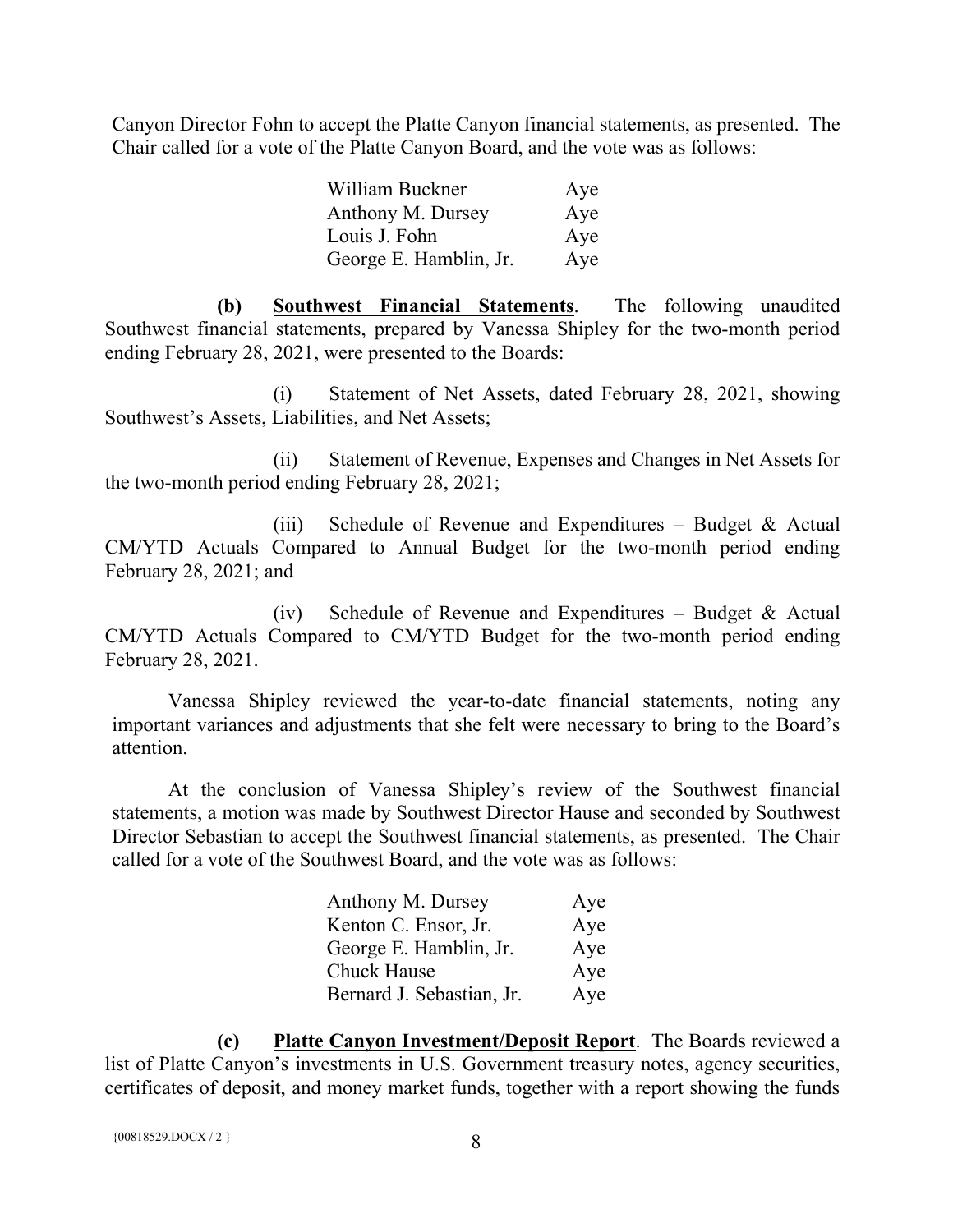Platte Canyon has in approved state depositories and authorized local government investment pools. As of February 28, 2021, Platte Canyon's investments and deposits totaled \$9,151,174.21, itemized as follows:

| <b>Description</b>           | Amount         | Percentage |
|------------------------------|----------------|------------|
| Checking                     | \$312,365.25   | 3.41%      |
| Certificates of Deposit      | \$744,000.00   | 8.13%      |
| ColoTrust-Prime              | \$0.00         | $0.00\%$   |
| ColoTrust-Plus               | \$815,883.25   | 8.92%      |
| ColoTrust-Trust Account      | \$1,774,036.62 | 19.39%     |
| CSAFE-Core                   | \$3,001,805.94 | 32.80%     |
| <b>Treasury Bills</b>        | \$0.00         | $0.00\%$   |
| <b>Treasury Notes</b>        | \$1,003,083.15 | 10.96%     |
| U.S. Government Agencies and | \$1,500,000.00 | 16.39%     |
| Instrumentalities            |                |            |
| <b>TOTAL</b>                 | \$9,151,174.21 | $100\%$    |

The average yield on Platte Canyon's investments for the month of February 2021, as calculated by staff, was 0.5539% per annum.

Following a brief discussion, a motion was made by Platte Canyon Director Buckner and seconded by Platte Canyon Director Fohn to accept the Platte Canyon Schedule of Deposits and Investments as presented. The Chair called for a vote of the Platte Canyon Board, and the vote was as follows:

| William Buckner        | Aye |
|------------------------|-----|
| Anthony M. Dursey      | Aye |
| Louis J. Fohn          | Aye |
| George E. Hamblin, Jr. | Aye |

**(d) Southwest Investment/Deposit Report**. The Boards reviewed a list of Southwest's investments in U.S. Government treasury notes, agency securities, certificates of deposit, and money market funds, together with a report showing the funds Southwest has in approved state depositories and authorized investment pools. As of February 28, 2021, Southwest's investments and deposits totaled \$24,283,438, itemized as follows: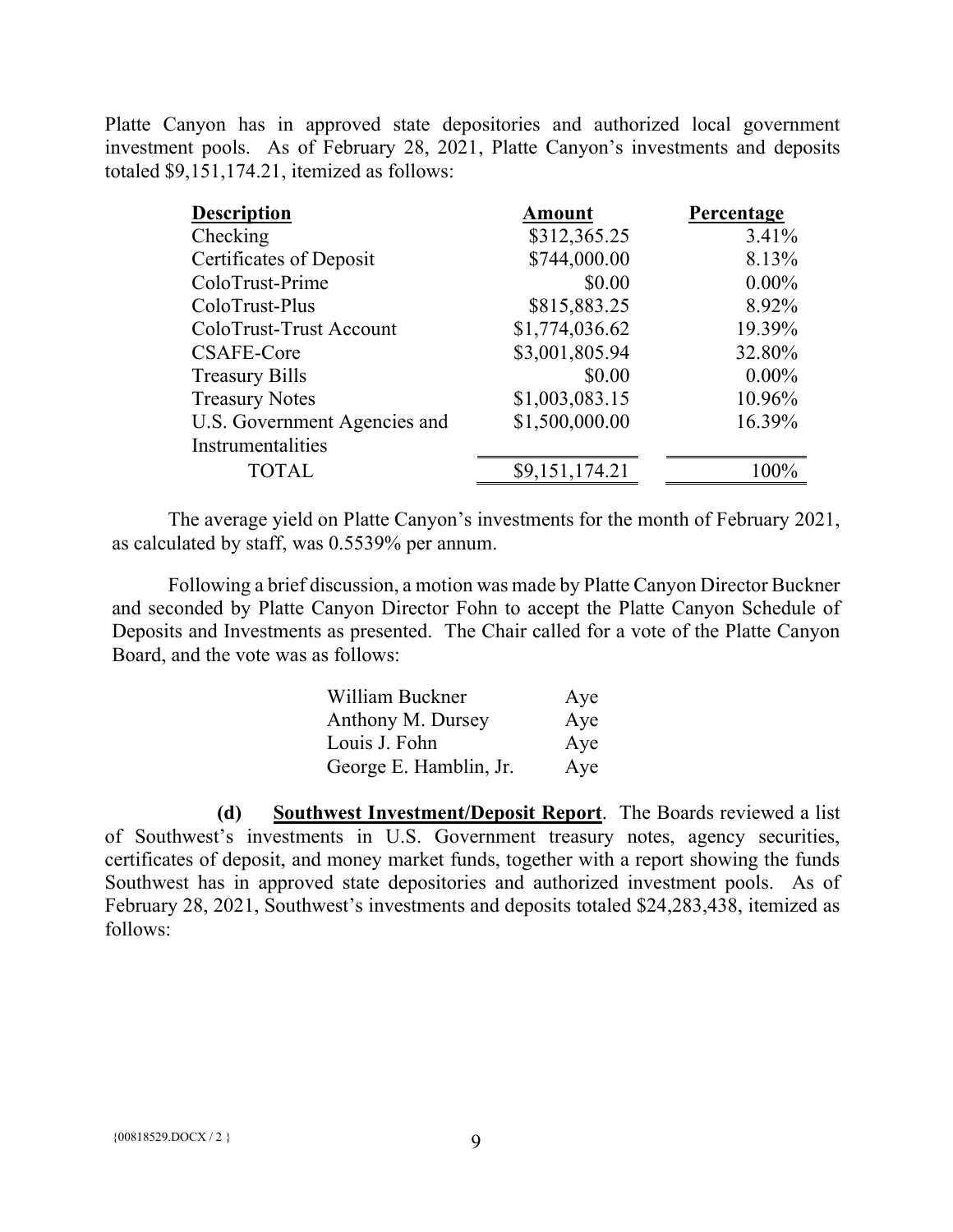| <b>Description</b>           | <b>Amount</b>   | Percentage |
|------------------------------|-----------------|------------|
| Checking                     | \$73,927.13     | 0.30%      |
| Certificates of Deposit      | \$494,000.00    | 2.03%      |
| ColoTrust-Prime              | \$0.00          | $0.00\%$   |
| ColoTrust-Plus               | \$5,673,762.97  | 23.36%     |
| ColoTrust-Trust Account      | \$4,540,895.00  | 18.70%     |
| CSAFE-Core                   | \$8,497,769.70  | 34.99%     |
| <b>Treasury Bills</b>        | \$0.00          | $0.00\%$   |
| <b>Treasury Notes</b>        | \$1,003,083.14  | 4.13%      |
| U.S. Government Agencies and | \$4,000,000.00  | 16.47%     |
| Instrumentalities            |                 |            |
| <b>TOTAL</b>                 | \$24,283,438.00 | $100\%$    |

The average yield on Southwest's investments for the month of February 2021, as calculated by staff, was 0.3841% per annum.

Following a brief discussion, a motion was made by Southwest Director Hause and seconded by Southwest Director Sebastian to accept the Southwest Schedule of Deposits and Investments as presented. The Chair called for a vote of the Southwest Board, and the vote was as follows:

| Anthony M. Dursey         | Aye |
|---------------------------|-----|
| Kenton C. Ensor, Jr.      | Aye |
| George E. Hamblin, Jr.    | Aye |
| Chuck Hause               | Aye |
| Bernard J. Sebastian, Jr. | Aye |

**2. Management Report**. The manager and the assistant manager reviewed, as more particularly set forth below, the written management report dated March 2021, a copy of the management report was previously provided to each member of both Boards.

**(a) Death of Former Director Samuel C. Lukens, III**. Both Boards were notified that former Platte Canyon Director Samuel C. Lukens, III passed away on March 1, 2021 at the age of 95. Everyone remembered Mr. Lukens fondly, and expressed their appreciation for his many years of service to Platte Canyon, which extended from January 1990 to April 2006.

**(b) Water Service Line Leak at 6965 S. Platte Canyon Road**. Denver Water recently denied Southwest's request for reimbursement of \$20,224 for the replacement of a water service line serving property located at 6965 S. Platte Canyon Road. Staff felt that the denial exhibited a lack of understanding of Southwest's position and the history and background for the reimbursement request. The manager has reappealed the decision to Denver Water's manager, Jim Lochhead, to see if all or at least a portion of the costs incurred by Southwest in replacing this service line, which was in existence before

```
{00818529. \text{DOCX} / 2} 10
```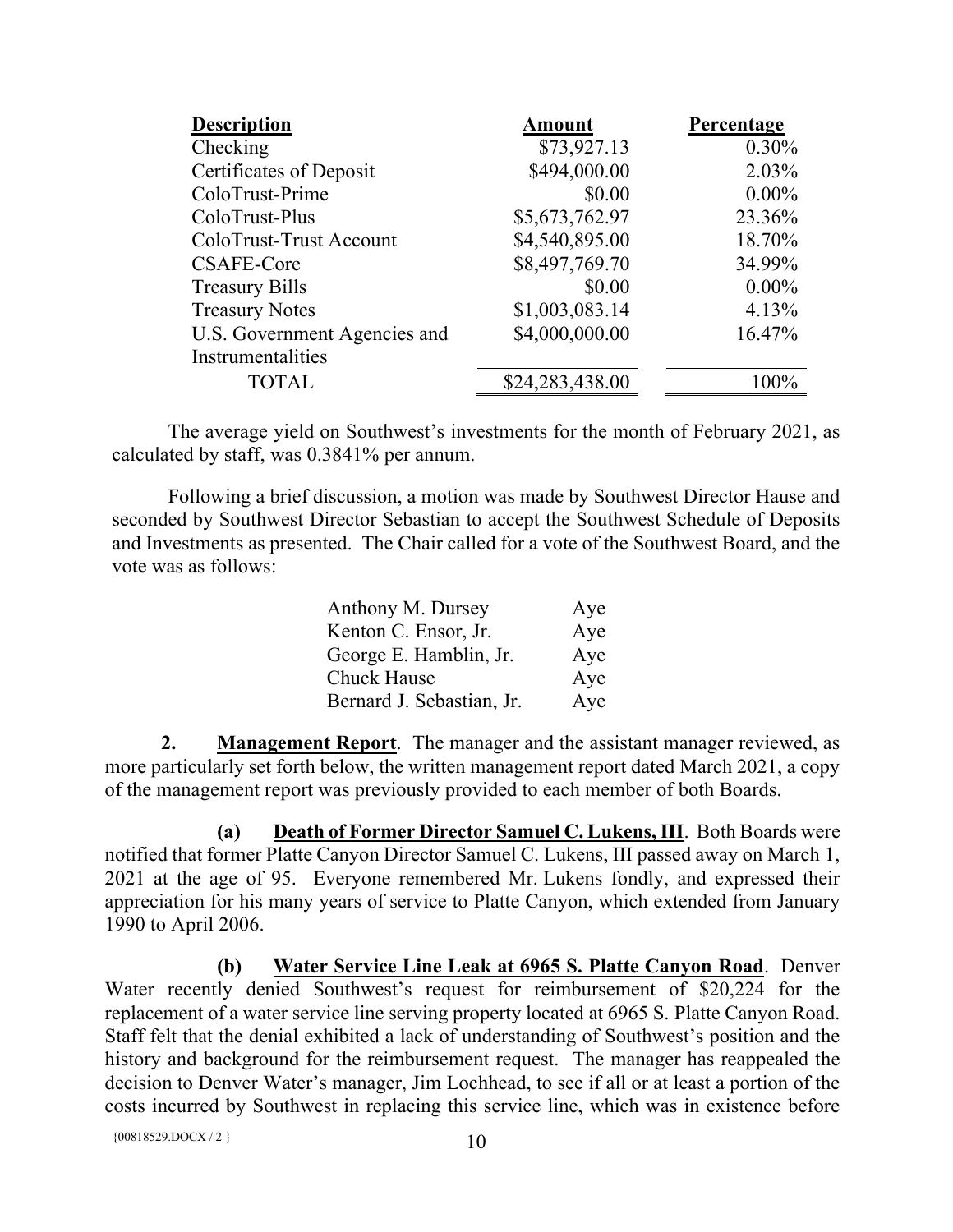Southwest was formed and which was installed by either Denver Water or the property owner and which Southwest has no ownership of, could be reimbursed. The Board will be advised to the status of the appeal at next month's meeting.

**(c) Dutch Creek Interceptor Damage Claim**. Southwest's claim for damages resulting from Superior Underground, LLC's penetration of the Dutch Creek Interceptor line during a boring operation is now in the amount of approximately \$285,000. The claim is being reviewed by Superior's insurance carrier, the Traveler's Insurance Company. The coverage issues have been resolved. Currently the claims adjuster for Traveler's is determining Superior's liability for the damage. It is expected that the insurance adjuster will make a determination as to liability in the near future. Additional information requested by Traveler's was promptly provided.

It was further noted that a complaint has been filed by Southwest against Superior Underground with the Damage Prevention Safety Commission. A hearing on that complaint will be held in early April.

**(d) City of Englewood Sewer Service Rates**. The manager informed the Board that the City of Englewood is contemplating assessing a 20% surcharge on all outside City customers beginning in 2021 or 2022. While Platte Canyon and Southwest receive service through the Littleton side of the Wastewater Treatment Plant, it is anticipated that if Englewood adopts a 20% surcharge, Littleton will follow that same course of action.

On behalf of the Valley Sanitation District, Pat Fitzgerald objected to Englewood's intended action. It is anticipated that Englewood will schedule a meeting of all outside connector Districts in the near future. One of the larger connector districts is the Southgate Sanitation District and Mr. Fitzgerald is requesting Southgate's help in resisting the amount of the contemplated surcharge.

**(e) Status of Personnel Covid Vaccinations**. Cynthia Lane, the assistant manager, updated the Board as to the status of all employee vaccinations, who have a priority because of the essential nature of their work. It is anticipated that the staff will be fully vaccinated by next month's Board meeting.

**(f) Technology Update**. Cynthia Lane also updated the Board as to the various software upgrades that are currently in progress and will be expected to occur over the coming months. A more expansive report on the technology software upgrades will be provided to the Board at a future meeting.

**3. Operations and Maintenance Summary Report**. Scott Hand reviewed the Operations and Maintenance Summary report dated February 2021. During the reporting period, neither Platte Canyon nor Southwest had any sewer service interruptions. Platte Canyon had no water service interruptions. However, Southwest experienced one on February 23, 2021 at 6772 S. Everett Way. At that location, there was an electrolysis failure

```
{00818529. \text{DOCX} / 2} 11
```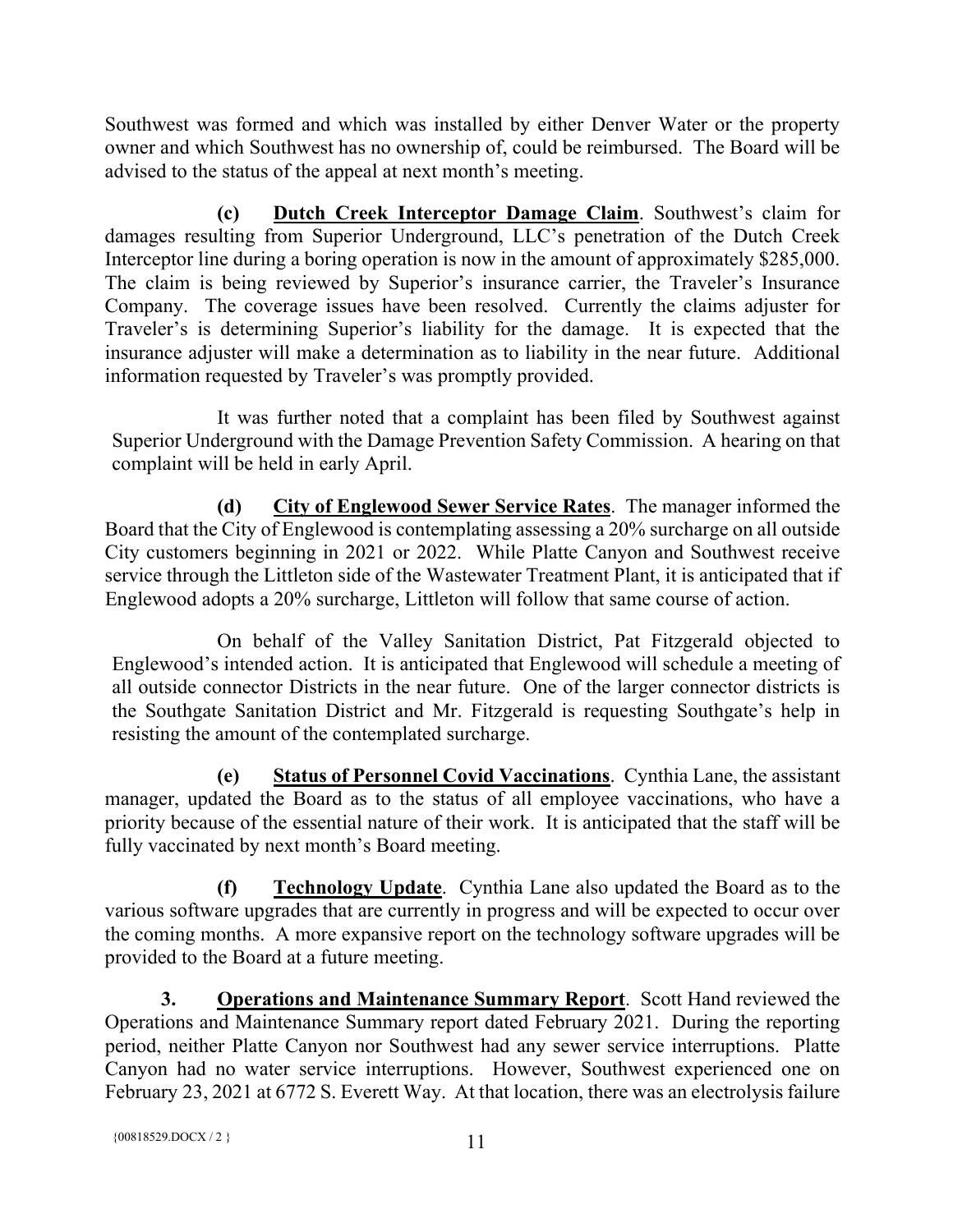to both the iron pipe and the gate valve. A PowerPoint presentation was presented to the Board showing the replacement activities that occurred and what Southwest did using the services of C&L Water Solutions, Inc. to restore water service to District customers.

During February, C&L Water Solutions, Inc. also completed six remedial repair items that are budgeted and scheduled to occur over time. These remedial repairs are ongoing in Platte Canyon and Southwest Districts and are designed to replace small segments of water and/or sewer lines identified for replacement as part of each district's overall facility assessment process.

During February, maintenance employee, Ben Dorak, studied for and took the road test for this commercial driver's license. He passed the exam with the assistance from John Mathias and is now certified to operate the District's large vehicles.

**4. Capital Projects Report**. Tony Cocozzella reviewed the Capital Projects Report for both Platte Canyon and Southwest. As part of his report, Mr. Cocozzella updated the Boards as to the status of all ongoing Platte Canyon and Southwest projects, including developer and District-specific projects. Platte Canyon and Southwest projects that are in the design phase were also included as his report.

#### **NEW BUSINESS**

There was no new business to come before the joint participation portion of the meeting.

### **PLATTE CANYON ACTION ITEMS**

### **CALL TO ORDER**

The Platte Canyon portion of the joint meeting was called to order by Platte Canyon President, George Hamblin, Jr., who presided as Chair.

#### **APPROVAL OF PLATTE CANYON AGENDA**

Following a brief discussion, a motion was made by Platte Canyon Director Buckner seconded by Platte Canyon Director Fohn to approve, as presented, the Platte Canyon agenda. The Chair called for a vote of the Platte Canyon Board, and the vote was as follows:

| William Buckner        | Aye |
|------------------------|-----|
| Anthony M. Dursey      | Aye |
| Louis J. Fohn          | Aye |
| George E. Hamblin, Jr. | Aye |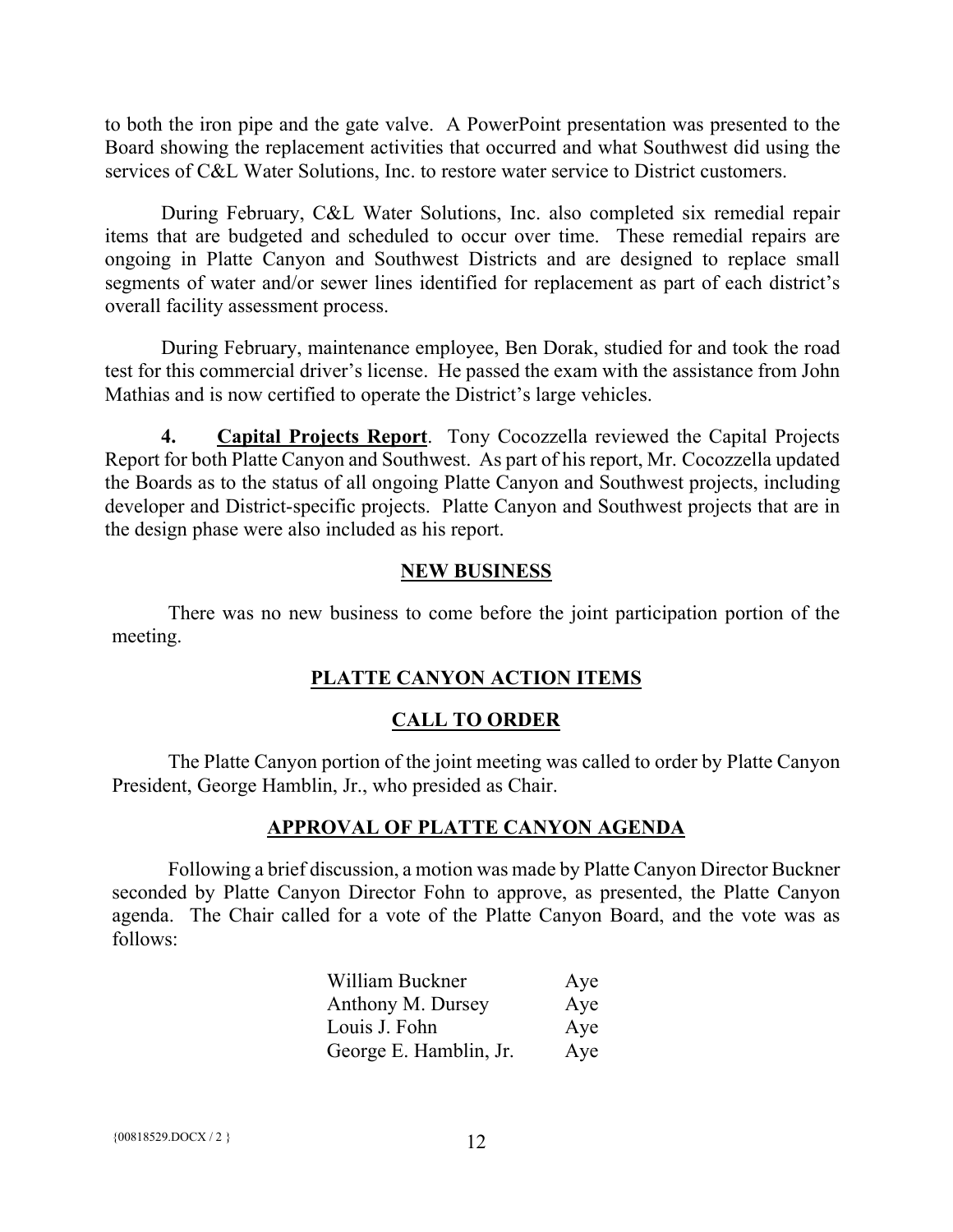## **PLATTE CANYON CONSENT AGENDA ITEMS**

A motion was made by Platte Canyon Director Buckner and seconded by Platte Canyon Director Fohn to approve Platte Canyon Consent Agenda Item No. 1 and to accept Consent Agenda Item No. 2, as set forth below by single motion:

**1. Approval of Accounts Payable and Ratification of Interim Disbursements for February 2021**. The Platte Canyon payables and supplemental disbursements for the month of February 2021, in the aggregate amount of \$236,841.17, represented by Platte Canyon check nos. 33570 through 33620, inclusive, including any checks written by the manager pursuant to prior Board authorization for less than \$2,500, as well as various electronic fund payments for employee salaries, utilities and other authorized electronic fund payment vendors.

**2. Platte Canyon Investment/Deposit Report**. During the month of February 2021, Platte Canyon did not purchase any treasury notes or agency securities, nor did any treasury notes or agency securities mature or redeem. In addition, during the month, Platte Canyon did not roll over or renew any certificates of deposit. The Chair called for a vote of the Platte Canyon Board, and the vote was as follows:

| William Buckner        | Aye |
|------------------------|-----|
| Anthony M. Dursey      | Aye |
| Louis J. Fohn          | Aye |
| George E. Hamblin, Jr. | Aye |

# **PLATTE CANYON ACTION ITEMS**

**1. Approval of Construction Contract for Platte Canyon 2021 Capital Improvement Projects**. Tony Cocozzella reviewed with the Board the bids received for Platte Canyon's 2021 water Main Replacement Projects, which consists of replacing water mains in Depew Street between South Platte Canyon Road and West Canyon Trail, in West Alder Way between South Depew Street and West Alder Way and in South Newland Court from Leawood Drive. Two bids were received. One from Levi Contractors in the amount of \$1,095,832, and one from C&L Water Solutions, Inc. in the amount of \$1,274,474. Based on staff's recommendation and following a general discussion, a motion was made by Platte Canyon Director Fohn and seconded by Platte Canyon Director Buckner to award a contract to Levi Contractors, Inc. in the amount of \$1,095,832 and to authorize appropriate officers of Platte Canyon to execute the notice of award and contract documents when they become available. The Chair called for a vote of the Platte Canyon Board, and the vote was as follows: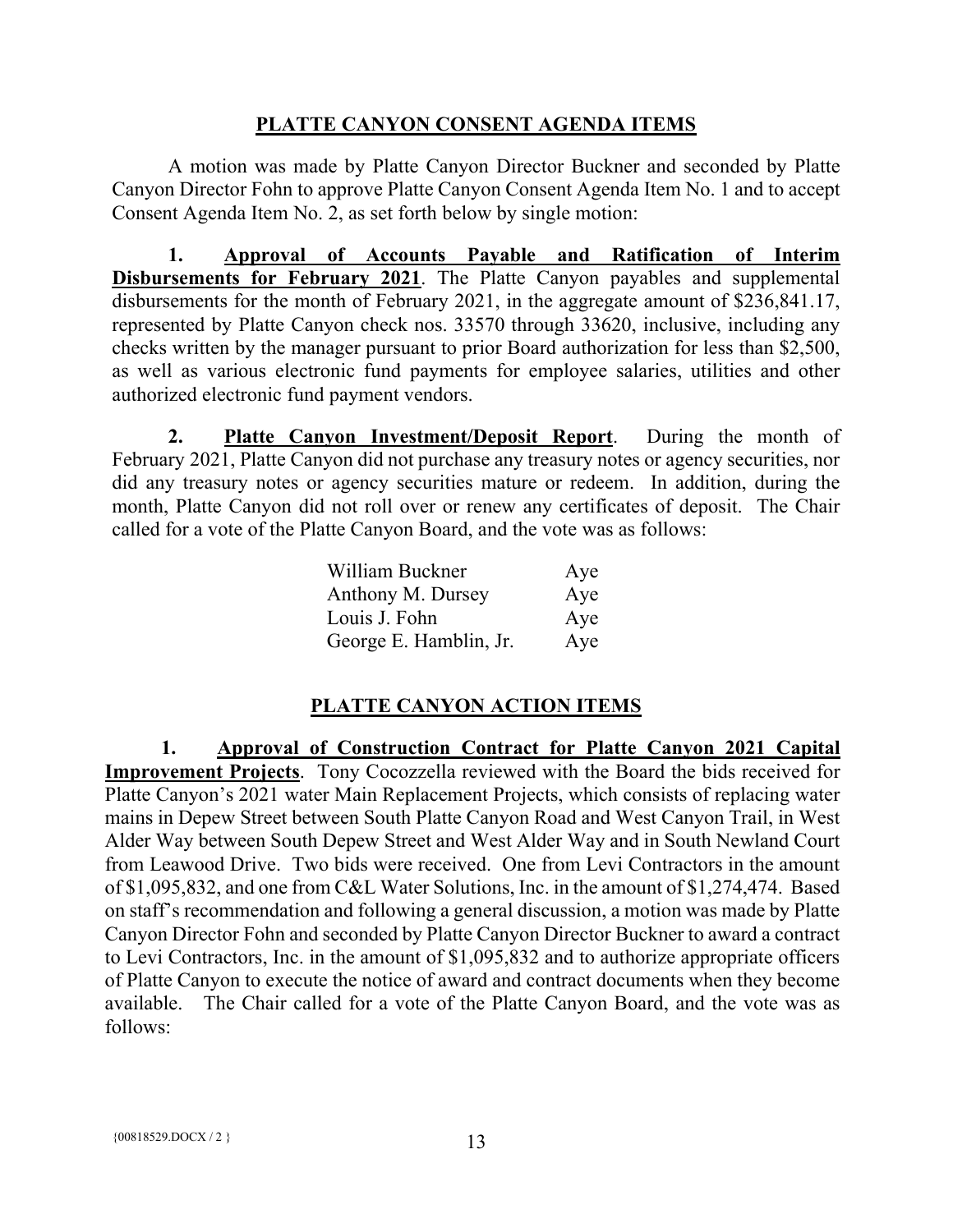| William Buckner        | Aye |
|------------------------|-----|
| Anthony M. Dursey      | Aye |
| Louis J. Fohn          | Aye |
| George E. Hamblin, Jr. | Aye |

**2. Acceptance of Platte Canyon Audit for 2020**. Vanessa Shipley reviewed Platte Canyon's 2020 Audit Report prepared by Schilling & Company, Inc. She noted there were no adjustments to Platte Canyon's financial statements made or suggested by the auditors and there were no new accounting standards that needed to be incorporated into the audit.

The auditor's opinion is unmodified, meaning that in the opinion of Schilling & Company, Inc., Platte Canyon's financial statements for 2020 present fairly, in all material respects, the financial position of Platte Canyon, as of December 31, 2020 and 2019, and the changes in its financial position and cash flows thereof, for the years then ended, in accordance with accounting principles generally accepted in the United States of America.

Following a brief discussion, a motion was made by Platte Canyon Director Fohn and seconded by Platte Canyon Director Buckner to accept the Platte Canyon 2020 Audit and authorize its filing with the State Auditor's Office. The Chair called for a vote of the Platte Canyon Board, and the vote was as follows:

| William Buckner        | Aye |
|------------------------|-----|
| Anthony M. Dursey      | Aye |
| Louis J. Fohn          | Aye |
| George E. Hamblin, Jr. | Aye |

## **PLATTE CANYON INFORMATION/DISCUSSION ITEMS**

The Platte Canyon Information Discussion Item which consisted of the interview of candidates for the Platte Canyon Board vacancy was conducted earlier in the meeting.

### **PLATTE CANYON NEW BUSINESS**

There was no new business to come before the Platte Canyon Board.

### **ADJOURNMENT**

There being no further business to come before this joint regular meeting of the Southwest and Platte Canyon Boards, a motion to adjourn was made by Southwest Director Sebastian and seconded by Platte Canyon Director Fohn. The Chair called for a vote of the Southwest Board, and the vote was as follows:

```
{00818529. \text{DOCX} / 2} 14
```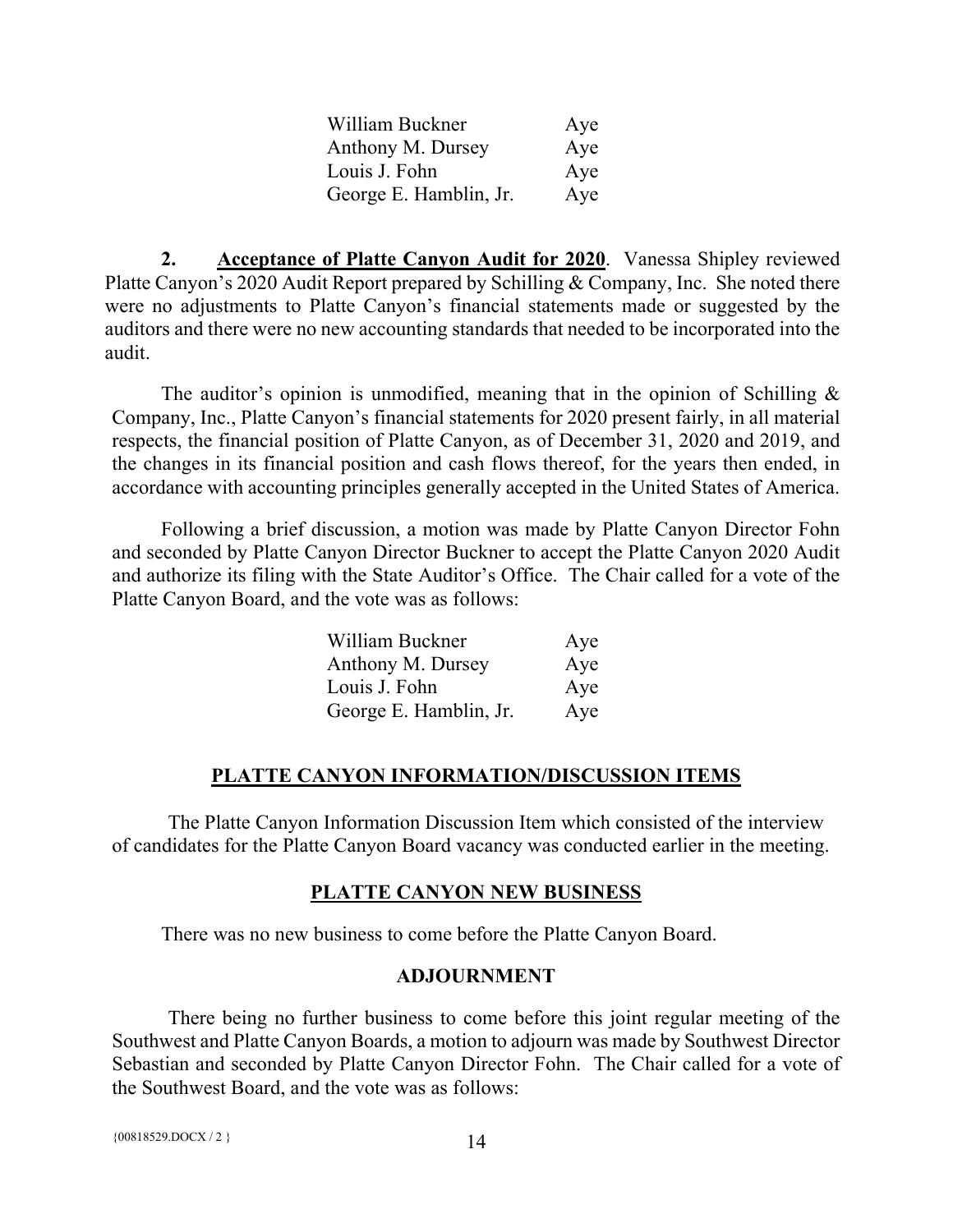| Anthony M. Dursey         | Aye |
|---------------------------|-----|
| Kenton C. Ensor, Jr.      | Aye |
| George E. Hamblin, Jr.    | Aye |
| <b>Chuck Hause</b>        | Aye |
| Bernard J. Sebastian, Jr. | Aye |

The Chair then called for a vote of the Platte Canyon Board, and the vote was as follows:

| William Buckner        | Aye |
|------------------------|-----|
| Anthony M. Dursey      | Aye |
| Louis J. Fohn          | Aye |
| George E. Hamblin, Jr. | Aye |

Whereupon, this joint regular meeting of the Southwest and Platte Canyon Boards of Directors adjourned at approximately 11:00 a.m. The next regular joint meeting of the Boards will be held on Friday, April 23, 2021 at 8:30 a.m. in the District's office, or virtually if necessary due to the Covid-19 pandemic.

Respectfully submitted,

Timothy J. Flynn, Recording Secretary